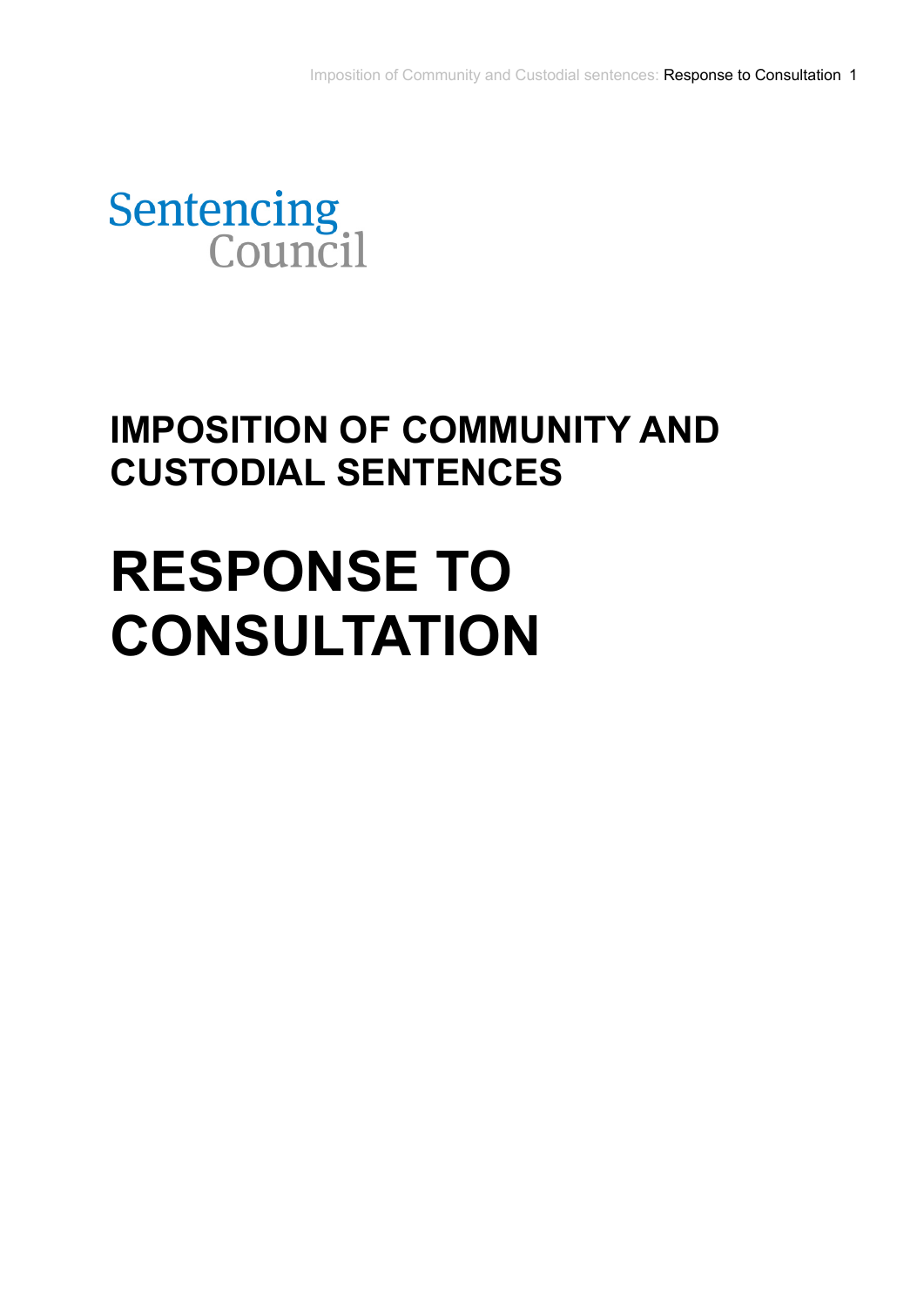## **Contents**

| Foreword                                                   | 3               |
|------------------------------------------------------------|-----------------|
| Introduction                                               | 5               |
| Summary of responses                                       | 6               |
| Summary of changes                                         | 8               |
| <b>Specific Issues</b>                                     | 9               |
| <b>Imposition of Community Orders</b>                      | 9               |
| Legislative references                                     | 9               |
| General principles                                         | 10              |
| Community order levels and requirements                    | 11              |
| Guidance on Pre Sentence Reports and electronic monitoring | 12 <sup>2</sup> |
| <b>Imposition of Custodial Sentences</b>                   | 14              |
| The Custody Threshold                                      | 15              |
| Factors relevant to suspending a custodial sentence        | 17              |
| <b>Flowchart</b>                                           | 18              |
| Conclusion and next steps                                  | 19              |
| <b>Annex A: Consultation questions</b>                     | 20              |
| Annex B: Consultation respondents                          | 21              |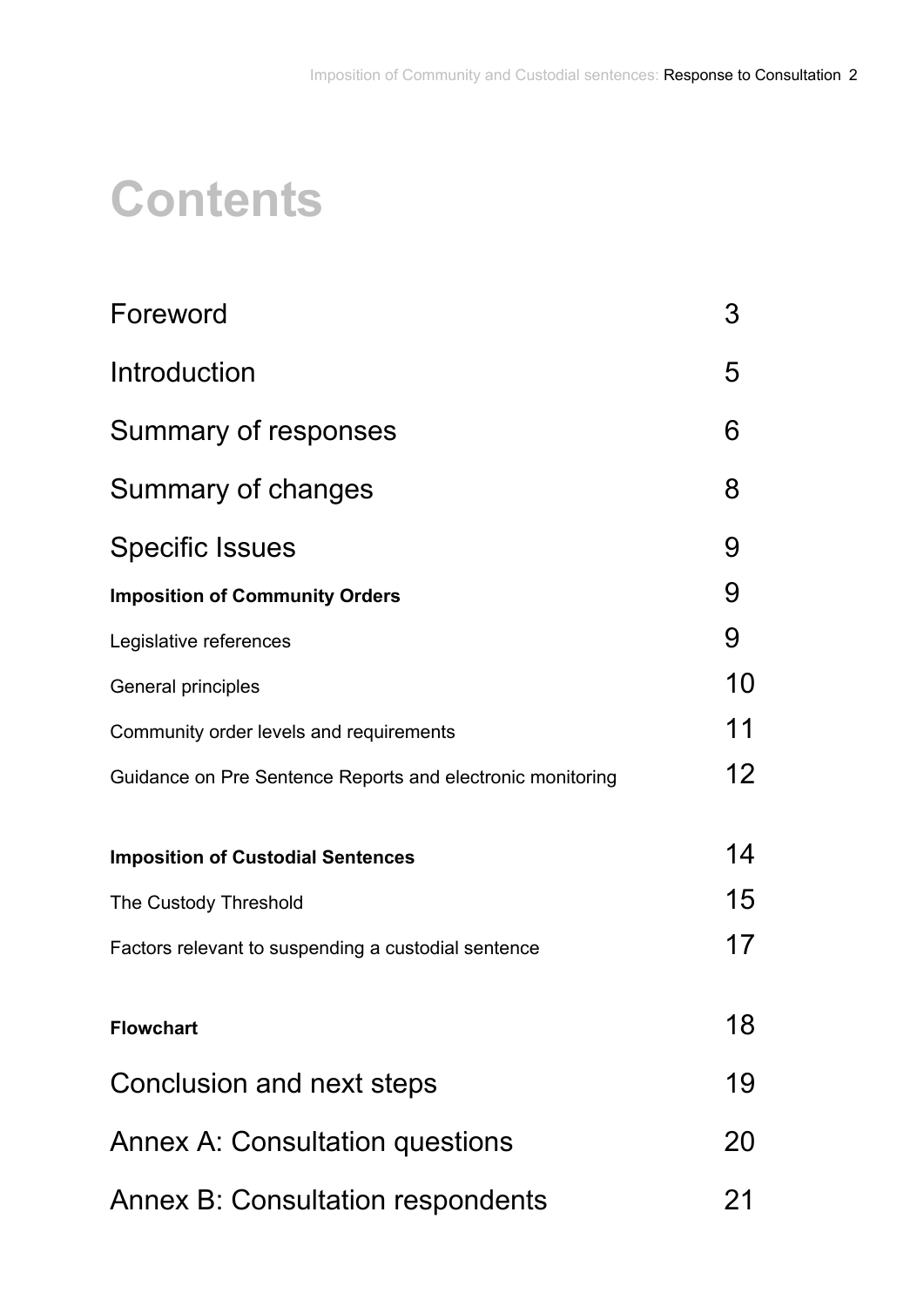<span id="page-2-0"></span>

## **Foreword**

On behalf of the Sentencing Council I would like to thank all those who responded to the consultation on a guideline for the imposition of community and custodial sentences. I also extend my thanks to the members of the judiciary who gave their time to participate in the research exercises undertaken to inform the development of this guideline. As with all Sentencing Council consultations, the responses received were carefully considered and of great value in shaping the content of the definitive guideline.

Community and custodial sentences are important elements of the sentencing framework available to the courts and are used daily in sentencing a wide range of offences. In imposing these sentences, sentencers must have regard to the legal framework set by Parliament, as well as seeking to achieve the aims of sentencing which include the punishment, and often the rehabilitation of, offenders. These are difficult issues requiring careful, and balanced, considerations on a case by case basis. To develop one guideline which encapsulates all of the necessary and appropriate considerations was challenging.

As the consultation paper on this guideline highlighted, the Council identified the need for this guideline when it started work on developing a guideline for breach of orders, in light of emerging evidence of inconsistency of approach and in particular, a tendency for suspended sentences to be imposed when the sentence should have been a community order. It decided that courts would benefit from a guideline providing a structured approach to sentencing, taking them through the relevant factors in the correct order, which would improve consistency. In order to design this, it was necessary to try to dissect the sentencing exercise to identify which factors should be considered at which time. Although this is an exercise conducted every day in every court, this was an illuminating and difficult task even for experienced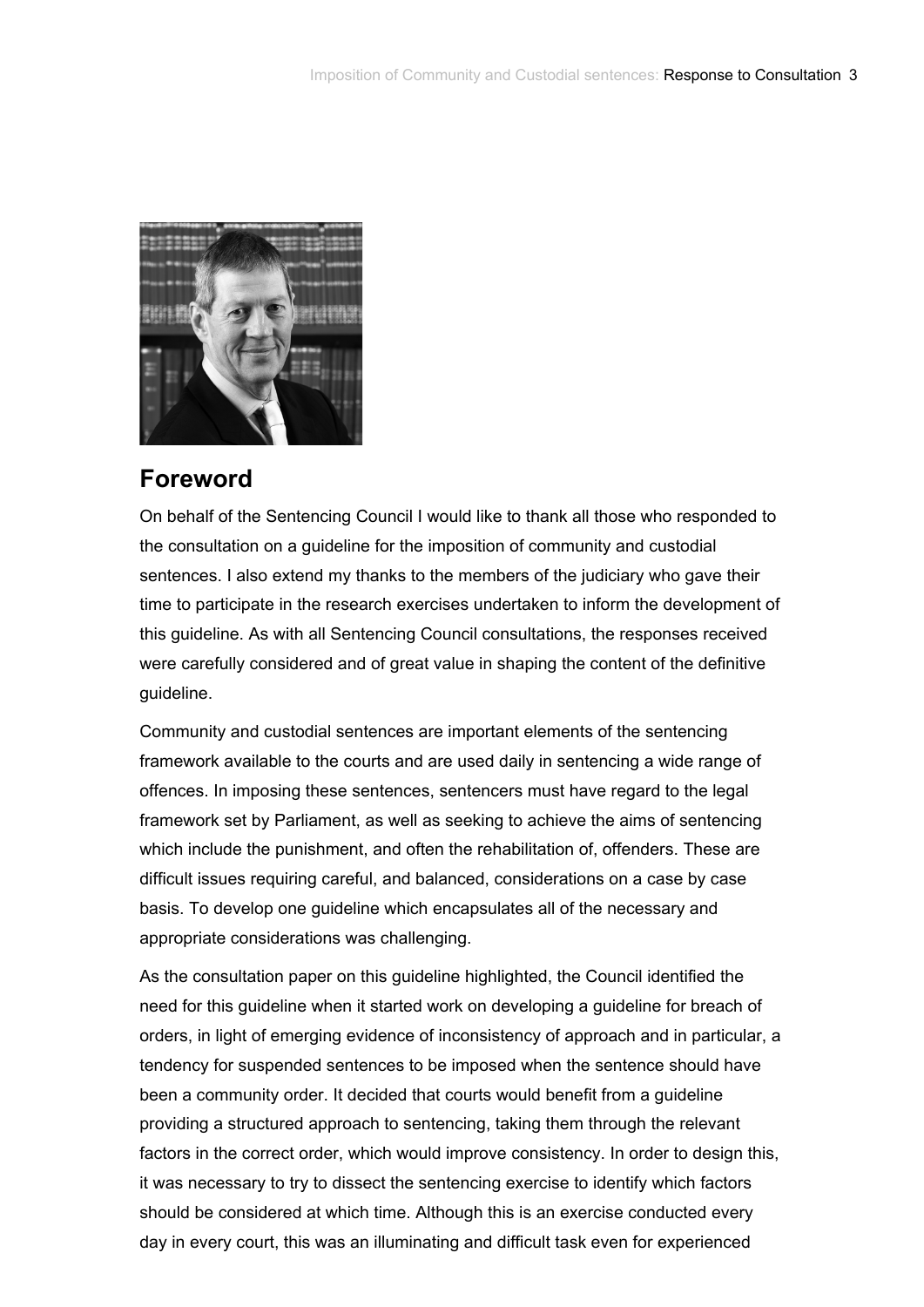judicial members of the Council, and we are very grateful for responses which highlighted where greater clarity, or a reconsideration of the approach in the draft guideline, was required.

As a result of the consultation, a number of changes have been made to improve the draft guideline and provide sentencers with an effective and functional guideline. This will ensure the relevant considerations are made at the appropriate time, and that the statutory framework and legal principles for these sentences are consistently observed.

This definitive guideline on imposition of community and custodial sentences is closely linked to the guideline on breach of orders, on which the Council has launched a consultation today. For a guideline on breach of orders to work effectively, it is essential that the right disposal is imposed at the original point of sentence. The Council's intention is that this definitive guideline for imposition of community and custodial sentences takes effect a year in advance of a definitive guideline on breach of orders, in order that the breach guideline does not result in unintended consequences.

## **Lord Justice Treacy, Chairman, Sentencing Council**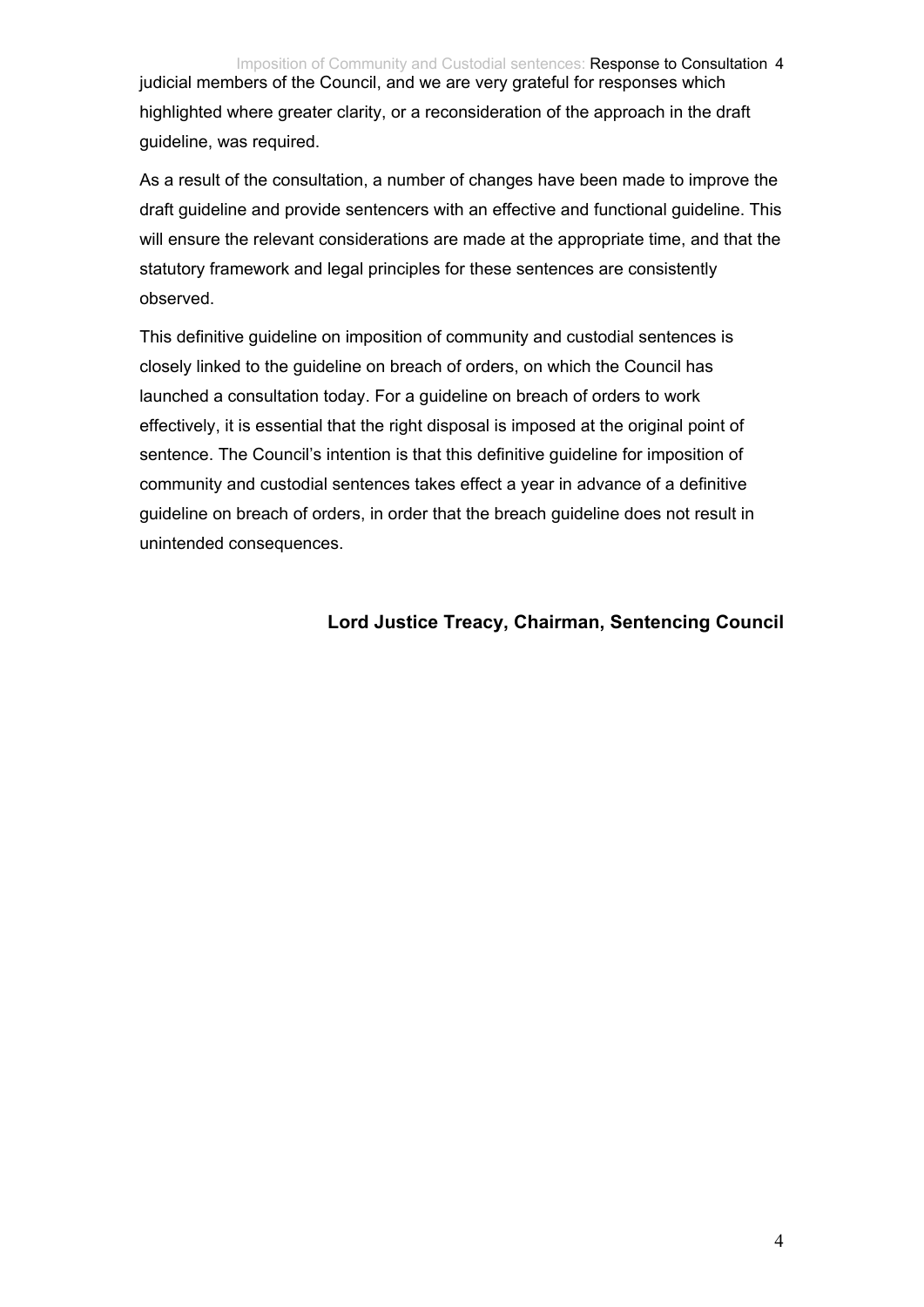## <span id="page-4-0"></span>**Introduction**

1

The Sentencing Council is the independent body responsible for developing sentencing guidelines for the courts to use when passing a sentence.

The consultation on the draft imposition of community and custodial sentences guideline was held from 14 January 2016 until 25 February 2016. The objective of the consultation was to seek views on consolidated and updated guidance for the imposition of community and custodial sentences to provide a more concise, up to date and functional guideline, which is applicable in all courts.

As set out in the consultation document, the Sentencing Guidelines Council (SGC) issued the definitive guideline, *New Sentences - Criminal Justice Act 2003* in December 2004, which contains guidance on community and custodial sentences.<sup>1</sup> The SGC guideline is out of date as a result of legislative changes since 2004. Given the frequency of imposition of community and custodial sentences, the Council decided that it would be highly beneficial to have up to date guidelines for imposing these sentences. There is no Council-issued guidance for these sentences for the Crown Court, although Council-issued guidance for imposing these sentences is available for magistrates' courts in the Magistrates' Court Sentencing Guidelines (MCSG).

The decision was also prompted by evidence identified during the Council's early work to develop a guideline for breach of orders that, in some cases, suspended sentences are being imposed as a more severe form of community order.

A small number of informal discussions were carried out during the consultation period with magistrates, legal advisers and Crown Court judges to explore their opinions of the guideline and how it might work in practice.

The new guideline is for use by all sentencers, which will promote consistency in imposing these sentences across the justice system.

The guideline will apply to all individual offenders aged 18 and older who are sentenced on or after 1 February 2017 regardless of the date of the offence.

<sup>1</sup> http://www.sentencingcouncil.org.uk/publications/item/new‐sentences‐criminal‐justice‐act‐2003‐ definitive‐guideline/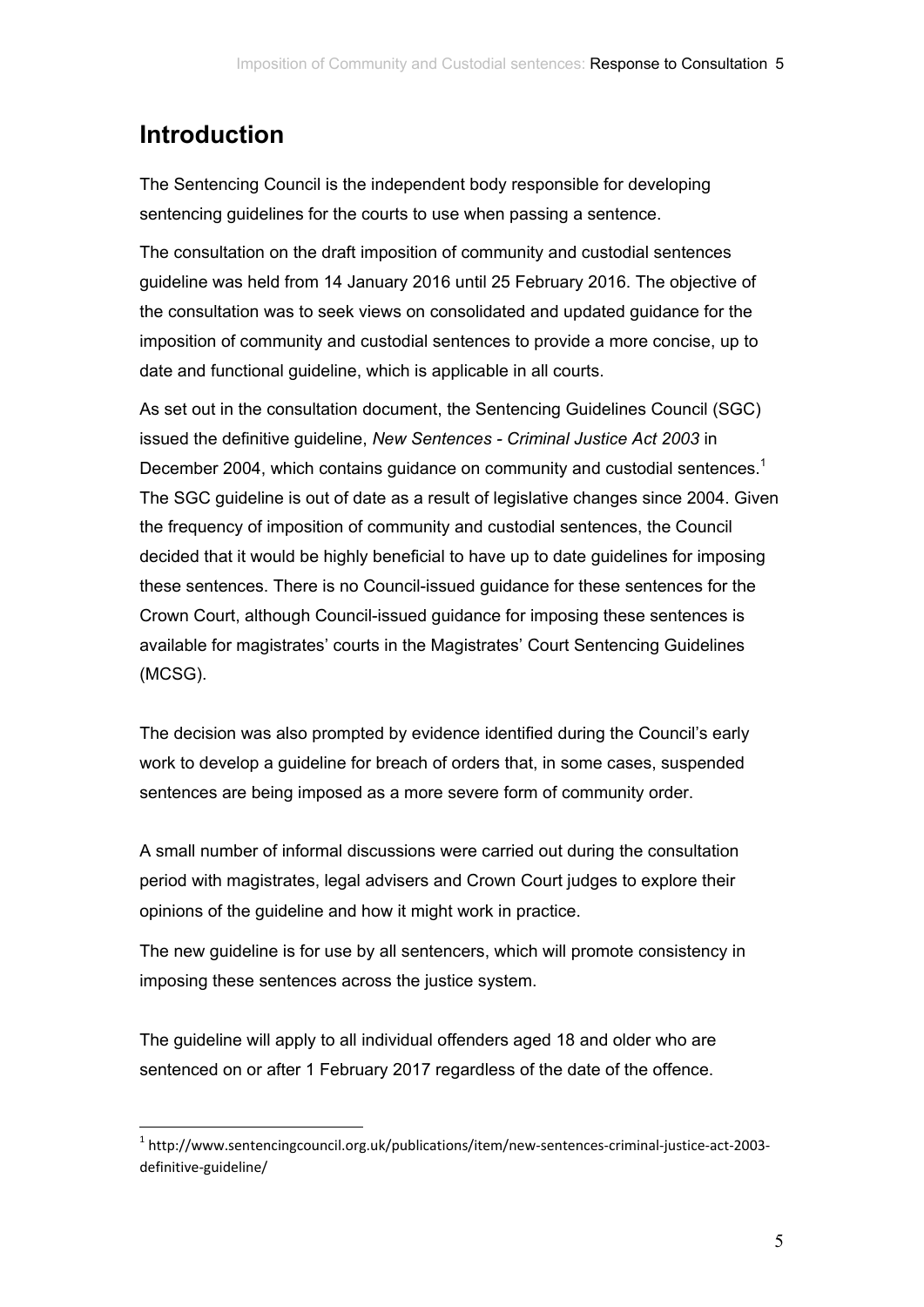## <span id="page-5-0"></span>**Summary of responses**

The consultation sought views from respondents on three main areas.

- The content and structure of the imposition of community sentences section.
- The approach to imposing a custodial sentence.
- The approach to imposing a suspended sentence.

There were a total of **243** respondents to the consultation, of which **30** provided email or paper responses and **213** responded online.

Breakdown of respondents**\***

| <b>Type of Respondent</b>                                     | <b>Number</b> |
|---------------------------------------------------------------|---------------|
| Judiciary (2 of these were<br>representative bodies)          | 3             |
| Magistrates (8 collective<br>and 197 individual<br>responses) | 205           |
| Professional Body/Agency                                      | 10            |
| Legal Practitioners                                           | 6             |
| Individuals                                                   | 7             |
| Charity/Interest group                                        | ጸ             |
| Academics (1 collective<br>and 3 individual<br>responses)     | 4             |
| Total                                                         | 243           |

**\*** *Not all respondents answered each question.* 

The Council has carefully considered all the responses received and these are addressed in this consultation response. Feedback received from the Council's consultation events and interviews with sentencers during the consultation period is also reflected in the *specific issues* section of this paper.

Responses to the proposals in the draft guideline were broadly positive. However, the Council was grateful for suggestions of areas in which the guideline could be improved, and where clarification was required.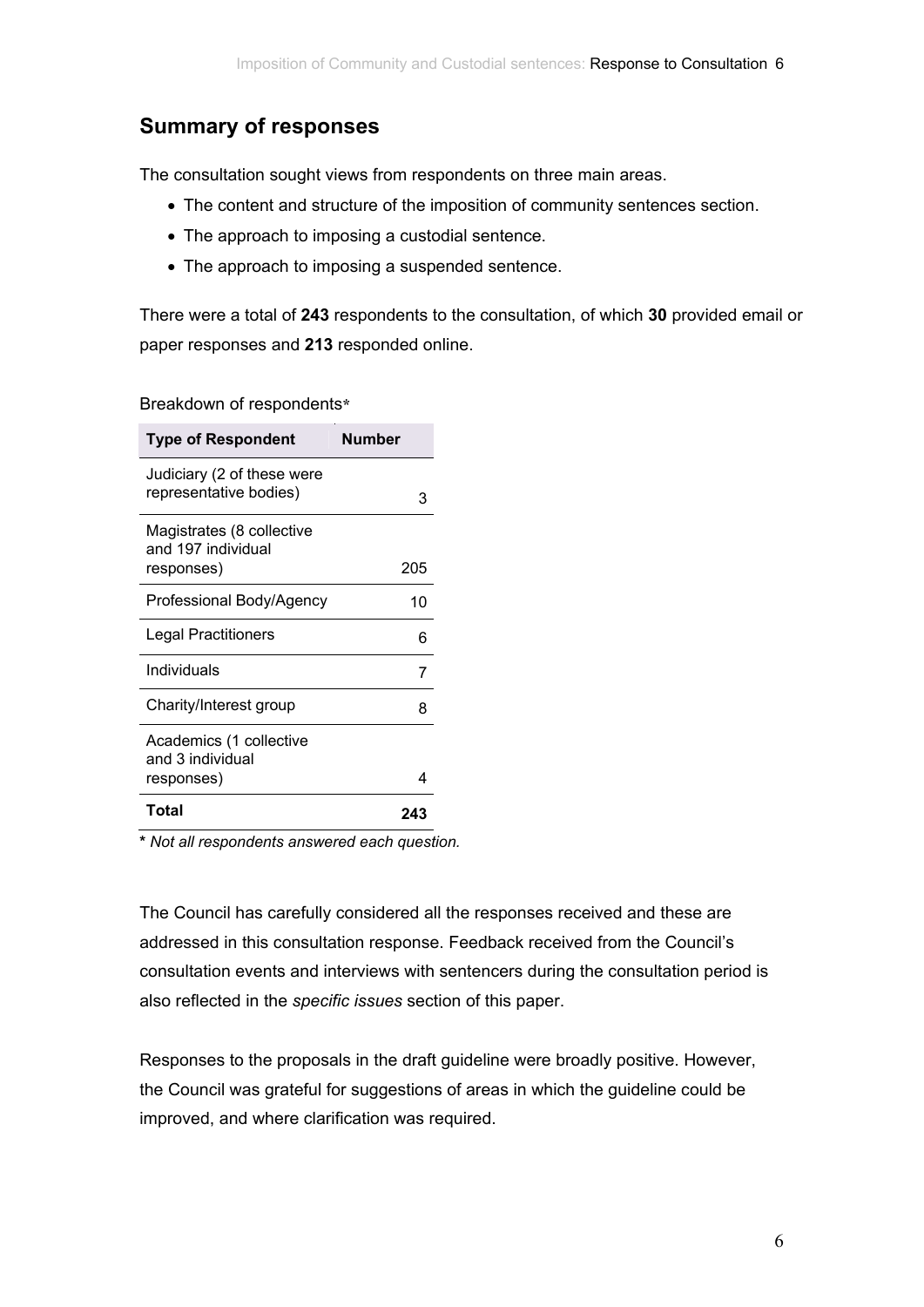The principal substantive themes emerging from responses related to:

- the general principles for imposing a community order;
- which requirements of a community order should be imposed for the purpose of punishment;
- the presentation of the custodial sentences section; and
- the absence of factors influencing suspension of a custodial sentence.

*'The proposals overall are welcomed and could only enhance the work of sentencers across England and Wales.'* 

#### - Magistrate

*'We felt this draft guideline is compact and offers a good aide memoire for sentencing. It also gives a timely reminder of the sentencing process which has not been reviewed for a long time and does incorporate the legislation. It is good to have these principles reinforced.'* 

- Grimsby & Cleethorpes Bench

'Overall I think the proposals bring admirable clarity and should assist benches in making *more structured decisions, particularly in regard to custodial sentences in general and SSOs in particular.'* 

-Magistrate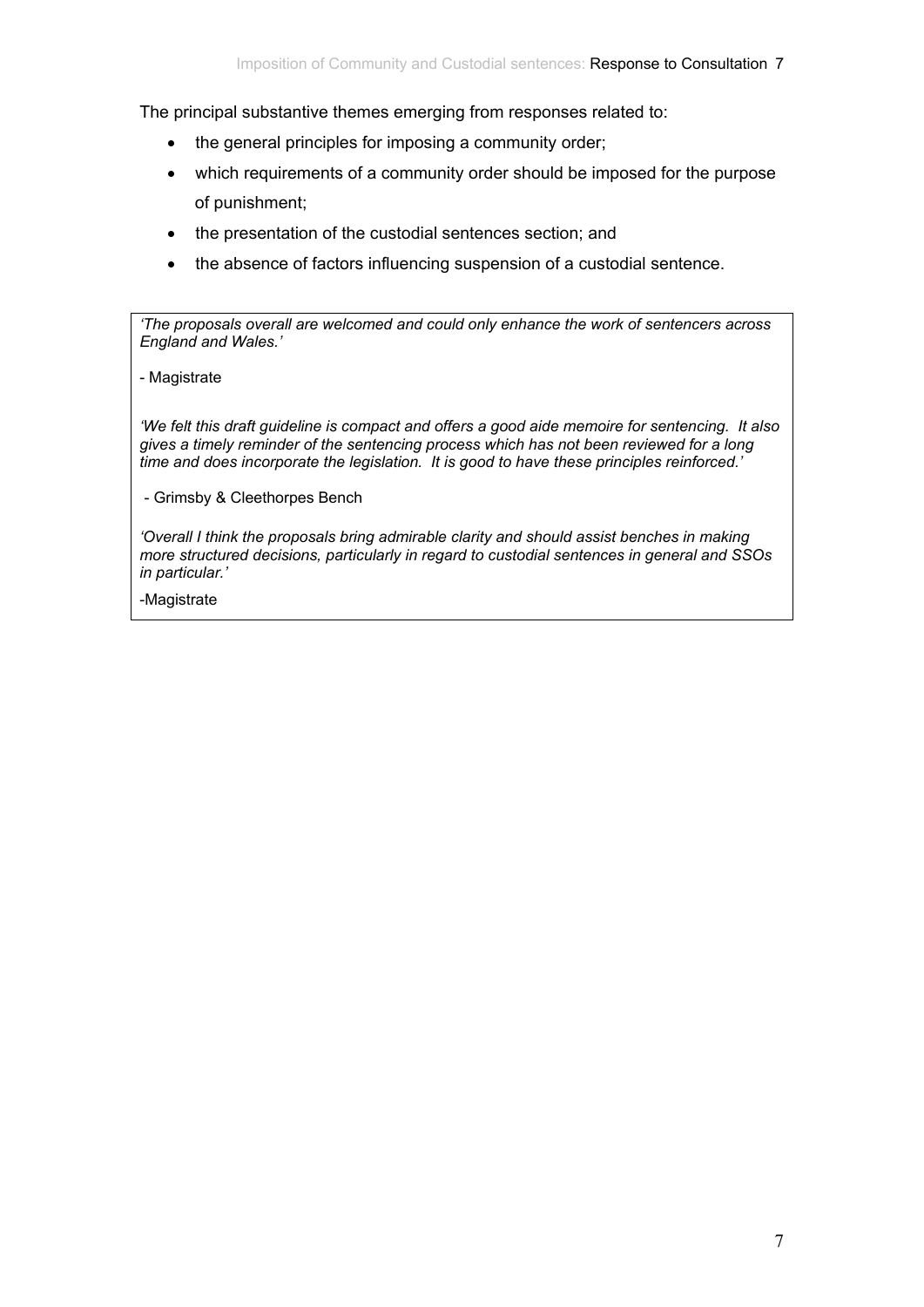## <span id="page-7-0"></span>**Summary of changes**

The Council carefully considered all consultation responses and findings from its research with sentencers relating to the content and practical application of the guideline. On the basis of this feedback, a number of changes have been made to the guideline. Where these are significant, this paper explains the rationale for amendments which have been effected.

The main changes relate to;

- the inclusion of legislative references in the guideline;
- the removal of an indication of requirements which may be imposed for the purpose of punishment;
- a more balanced focus on rehabilitative requirements and greater detail of requirements;
- a combined section on immediate custodial and suspended custodial sentences;
- slight revisions to the content of the approach to imposing custodial sentences; and
- the inclusion of factors relevant to the decision to suspend a custodial sentence.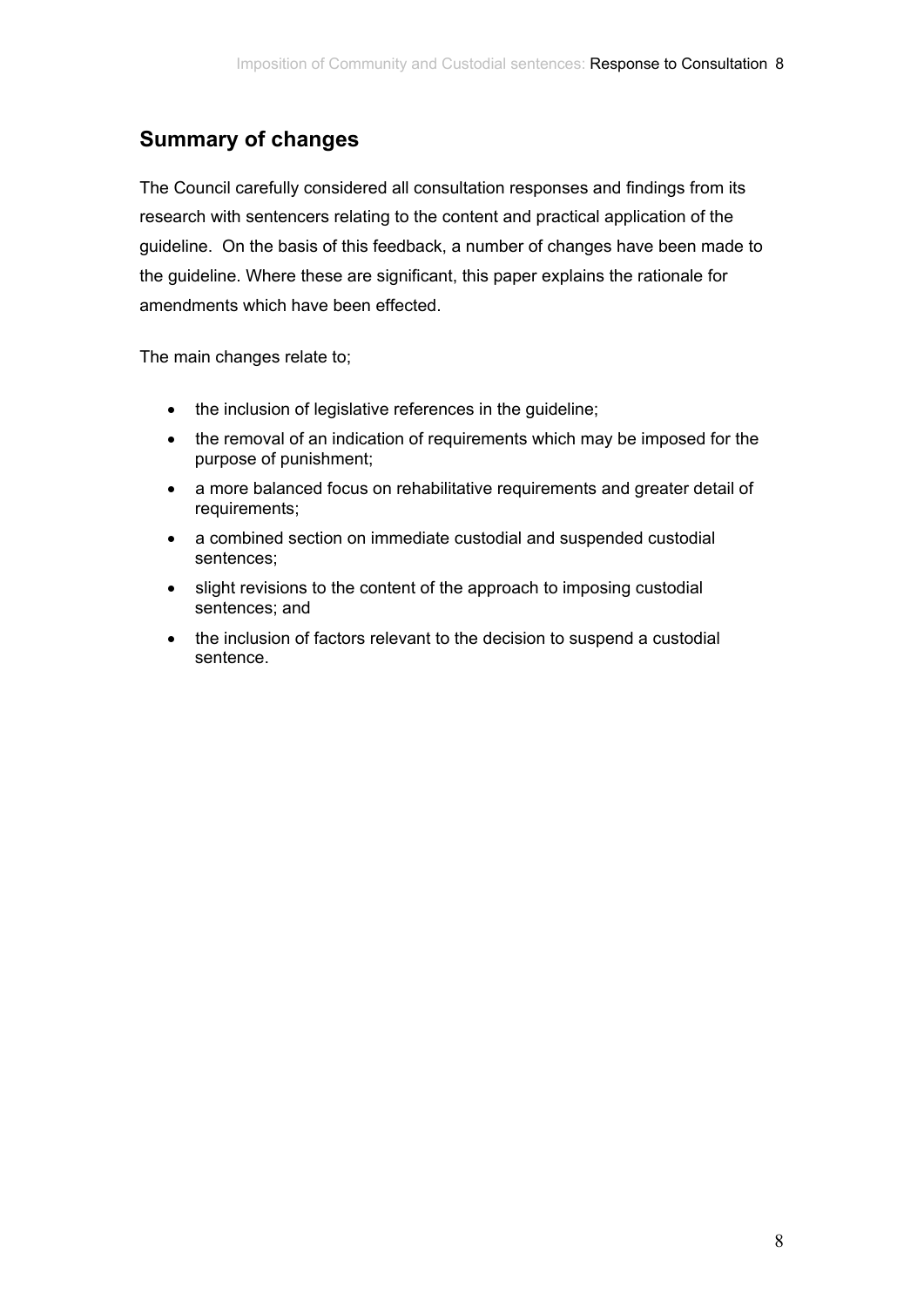## <span id="page-8-0"></span>**Specific issues**

## **Imposition of Community Orders**

Questions 1-7 of the consultation document related to the community order section of the guideline. The questions related to the content and structure of this section of the guideline, and sought views on whether the content was clear and comprehensive. The majority of responses to these questions were positive, but some improvements were suggested which are explained below.

#### Legislative references

The draft guideline did not include legislative references, as the Council generally tries to avoid extensive reference to legislation in its guidelines to avoid them becoming outdated. However, one response expressed concern that a lack of legislative references would make it difficult for sentencers to identify which sections of the guideline they are obliged to follow, and which can be departed from in the interests of justice as provided for by the Coroners and Justice Act 2009. It was suggested that the guideline should be explicit in this respect by including legislative references.

*'The Council has adopted a style that eschews footnotes and detailed references. We consider that this compromises the usefulness of the guidance as the courts are obliged to apply statutory provisions, whereas definitive guidelines only need to be followed 'unless it would be contrary to the interests of justice to do so.'* 

- Academic response

The Council agreed with this concern and concluded that this is particularly relevant to the section of the guideline setting out general principles, many of which reflect legislation so must be applied. The guideline now includes legislative references in this section and a number other areas, which are noted throughout this paper.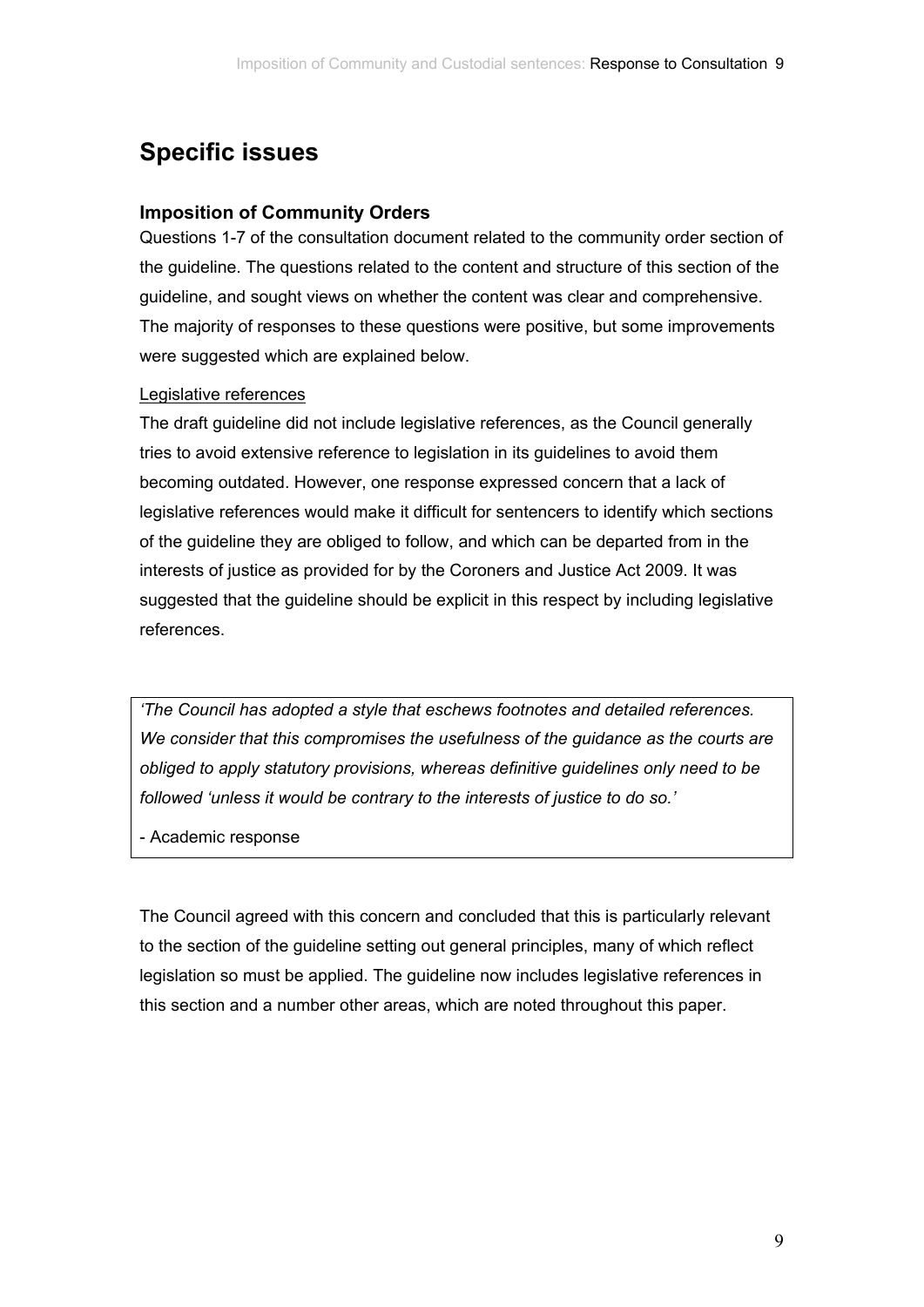## Imposition of Community and Custodial sentences: Response to Consultation 10

<span id="page-9-0"></span>General principles

The inclusion of legislative references is particularly prominent in the general principles section. Footnotes are now included to highlight which principles are informed by statutory provisions.

Question one of the consultation asked if respondents agreed with the general principles for community orders, and for any additional principles they believed should be included to be highlighted. Ninety-seven per cent of those who answered this question agreed with the general principles, although based on responses some principles have been slightly reworded for clarity, and one principle which duplicated another has been removed.

The second general principle prompted a number of dissenting comments; in particular the sentence 'where an offender is being sentenced for a non-imprisonable offence, the court may not make a community order'. This principle accurately reflects the law, which states at section 150A Criminal Justice Act 2003:

*(1)The power to make a community order is only exercisable in respect of an offence if—* 

*(a)the offence is punishable with imprisonment; or* 

*(b)in any other case, section 151(2) confers power to make such an order.* 

A small number of respondents thought the principle was inaccurate and made reference to section 151(2) Criminal Justice Act 2003, which would allow sentencers to impose community orders for non-imprisonable offences in particular circumstances. However, these provisions have not been commenced, so where the statutory penalties (rather than offence specific guidelines) for an offence do not include imprisonment, this principle applies. The Council has slightly reworded the principle to clarify that if the offence is not punishable with imprisonment there is no power to make a community order.

There was a suggestion that an additional principle should be included to highlight that sentences need not escalate in severity on each occasion, and that subject to the provisions of section 148 Criminal Justice Act 2003 being satisfied then community orders can be imposed on successive sentencing occasions, the range of which should depend upon the seriousness of the offence being sentenced. The Council agreed that this was a relevant and important principle and has included this within the definitive guideline.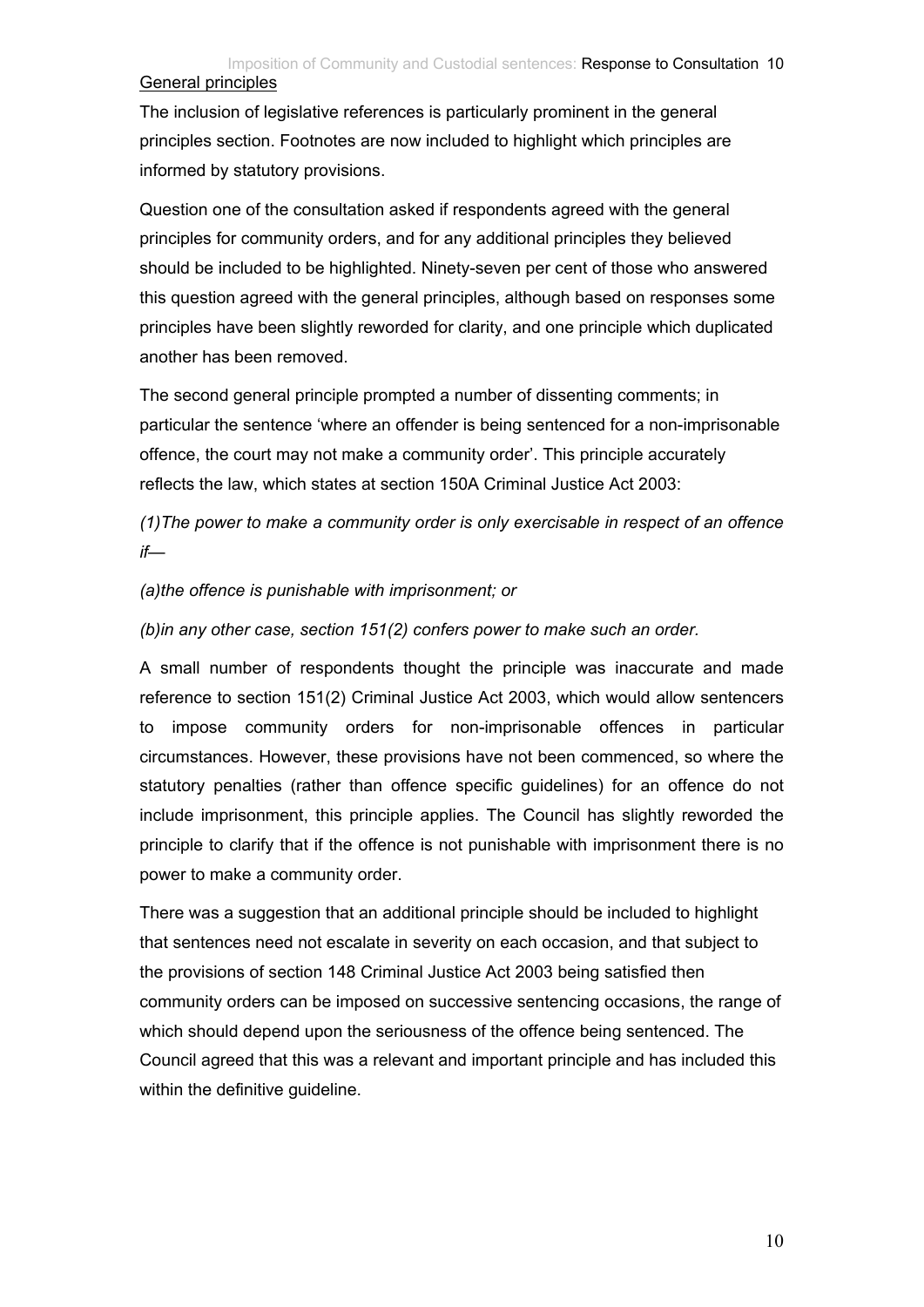<span id="page-10-0"></span>Finally, the Council agreed with a suggestion that the third principle should include reference to a Band D fine as a suitable alternative to a community order when considering available disposals.

#### Community Order levels and requirements

Questions 2-4 sought views on the section of the guideline relating to community order levels and requirements. Ninety-eight per cent of respondents agreed that this section was clear. One particular omission was highlighted, which relates to factors which allow the court not to impose a punitive requirement as part of a community order. The draft guideline stated that where 'exceptional circumstances apply to the offender' the court is not compelled to impose a punitive requirement. It was pointed out that the legislation states that the exceptional circumstances can apply to the offence or to the offender. $2$  The definitive guideline reflects the statutory wording.

There were conflicting views about how the draft guideline dealt with requirements imposed for the purpose of punishment. The community order levels section of the draft guideline indicated which requirements may be considered punitive, but did not explicitly define them. Some respondents suggested the guideline should go further than the statutory wording and define which requirements should be considered punitive. However, other respondents thought that rehabilitative requirements could have a punitive impact for certain offenders and could therefore be imposed for the purpose of punishment; and also questioned whether Parliament intended that punitive requirements should be defined given that it did not do so in drafting the legislation.

The Council gave very careful consideration to this point, and ultimately decided that as Parliament did not specify which requirements should be imposed as punishment, the guideline should not limit the discretion of sentencers by determining which requirements should be imposed for the purpose of punishment. In reaching this decision the Council also considered section 148 of the Criminal Justice Act 2003; specifically section 148(2)a, which provides that requirements imposed must be most suitable for the offender and section 148(2)b, which states that any restriction on liberty imposed must be commensurate with the seriousness of an offence. It concluded that attempting to prescribe the punitive requirements that must be included, in addition to balancing considerations of suitability and proportionality as required by these other legislative provisions, as well as having regard to the rehabilitation of the offender, would place a disproportionate restriction on the sentencer's overall discretion.

1

 $2$  s.177(2B)(a) Criminal Justice Act 2003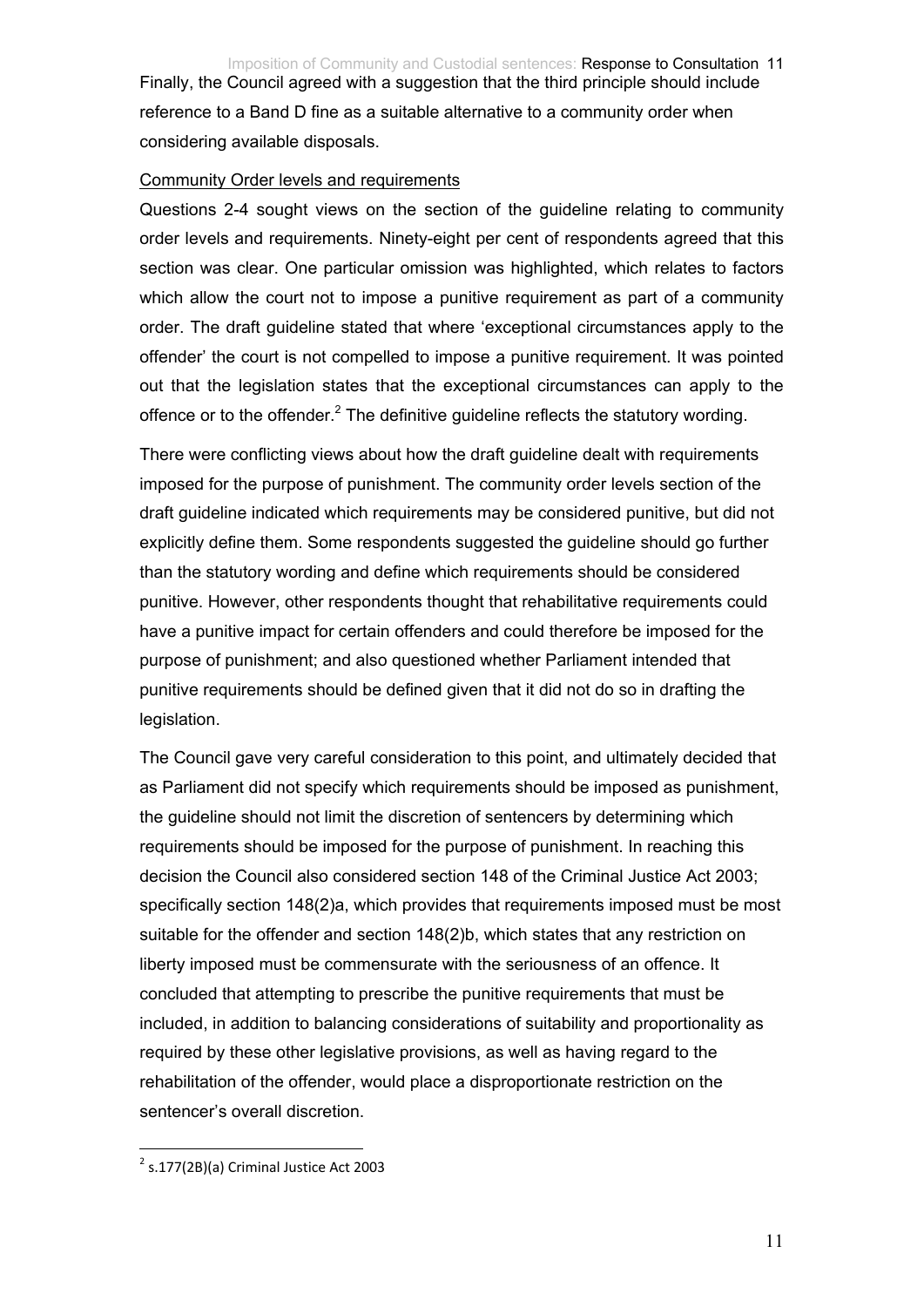<span id="page-11-0"></span>There were other concerns in consultation responses that this section of the guideline provided an insufficient focus on rehabilitative requirements. The definitive guideline therefore includes a more balanced summary of requirements to be included at each level, although it is not possible to be prescriptive regarding suitable levels of rehabilitative requirements due to the need for such requirements to be tailored to an offender's needs.

The requirements section has been slightly restructured in the definitive guideline so that the 'specific considerations in determining requirements' appear before the list of requirements. In response to a number of submissions, the detail of requirements has also been expanded to provide improved and more comprehensive guidance than in the draft guideline. Information about the types of requirements that may be imposed and, where applicable, the statutory range of requirements are now included.

A number of respondents made specific reference to Rehabilitation Activity Requirements (RARs) and proposed that ranges of activity days which may be suitable for a RAR should be included for each level of community order. The Council considered this, but given the bespoke nature of a RAR and the wide variety of RAR interventions between providers, decided guidance may be unhelpful and restrictive in terms of an offender's rehabilitation. This point was discussed with Probation colleagues during a consultation event. They agreed that a RAR may not be able to function as intended if the guideline specified minimum and maximum days, but suggested that wording be added to emphasise that sentencers should be satisfied that the activity length imposed under the RAR is suitable and proportionate. This guidance, and a summary of the purpose of a RAR, have been included in the definitive guideline.

#### Guidance on Pre Sentence Reports and electronic monitoring

Question 5 of the consultation sought views on whether the guidance on presentence reports and electronic monitoring was clear and comprehensive, and asked respondents to highlight any additional information they believed should be included.

A number of points were raised in relation to the Pre Sentence Report (PSR) section, which was informed by the Senior Presiding Judge's practice direction on requesting PSRs and was based on existing guidance in the MCSG. Some respondents were concerned that directing the court to indicate to the probation officer the level of community order which may be appropriate could 'tie the hands' of the sentencing court. The Council considers that this is qualified by the guidance that the court must make it clear to the offender that all options remain open to the sentencing court, which is prominent in the definitive guideline. The academic response expressed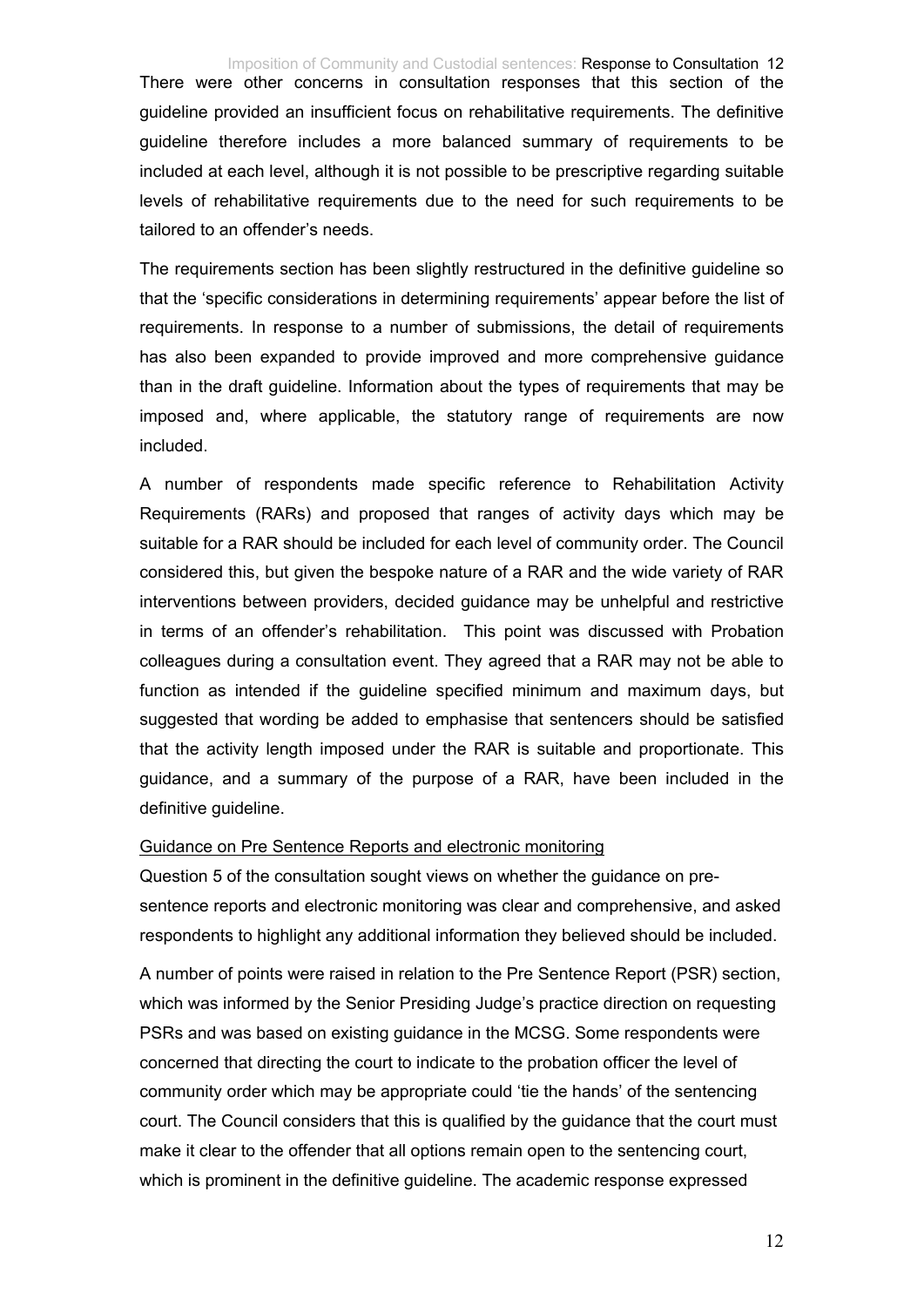#### Imposition of Community and Custodial sentences: Response to Consultation 13

concern that giving an indication of sentence level may not align with the statutory provisions for PSR's which require the court to obtain and consider a PSR *before* forming an opinion as to whether the case is serious enough for a community order. However, the Council does not consider that the wording 'whenever the court reaches the provisional view that a community order may be appropriate' suggests that at the point the PSR is requested, the court has already formed an opinion that a community order is suitable, so the wording has been retained.

Finally, it was pointed out that the legislative provisions for PSRs require the court to obtain and consider a PSR unless it is of the opinion that a report is unnecessary in the circumstances of the case. The wording of the section has been amended to include the statutory qualification.

In relation to the electronic monitoring section of the guideline, some responses called for the guideline to clarify the 'limited exceptions' to electronic monitoring of a curfew or exclusion requirement. The legislative provisions for exceptions are contained within three different sections of the Criminal Justice Act 2003, and provide for both practical situations and judicial discretion. The definitive guideline now summarises the exceptions as well as referencing the provisions to confirm these are statutory exceptions and not guidance, and to assist sentencers wishing to review the provisions.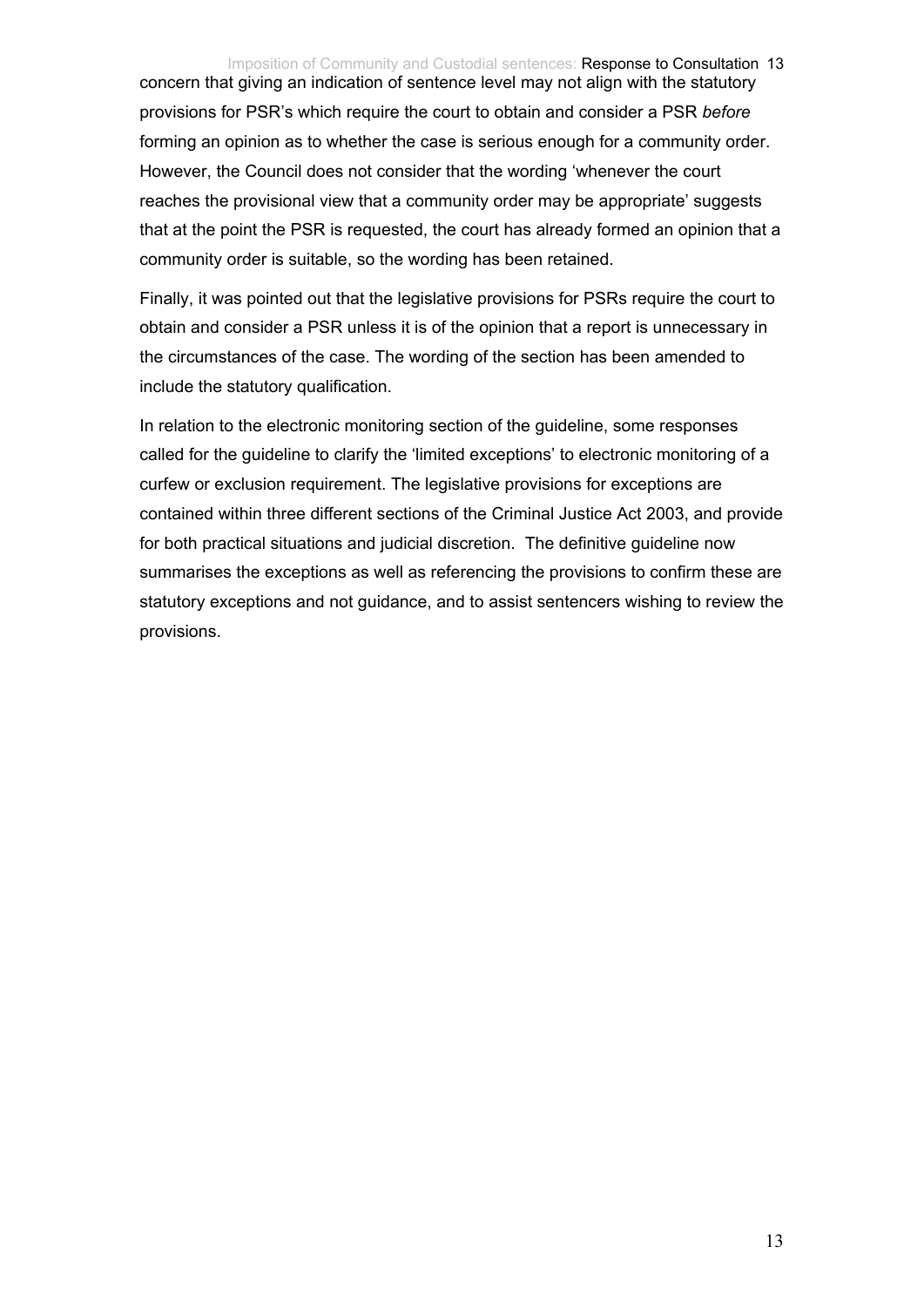### <span id="page-13-0"></span>**Imposition of Custodial Sentences**

The most significant changes made to the guideline are in relation to the custodial sentences section. The draft guideline included separate sections on custodial sentences and suspended sentences. In the definitive guideline these have been combined. A number of consultation responses and discussions with sentencers highlighted that the way in which the draft guideline presented this guidance exacerbated the incorrect perception that suspended sentences are distinct from custodial sentences.

*Given the concerns raised under "current position" in the consultation document it seems counter-productive to continue to issue guidance for "Custodial Sentences" and "Suspension of Custodial Sentences" under separate main headings which might encourage the view that they are discrete disposals. Surely it would be simpler and more logical for the guidance on suspension to be included as a final section of "Custodial Sentences"* - Magistrate

The sentencing exercise is often complex and difficult, requiring sentencers to have regard to a number of considerations. The definitive guideline now clarifies which decisions should be made at which point when considering a custodial sentence, to ensure that the appropriate sentence is passed. The guideline ensures a structured approach to imposing custodial sentences, so that the decision about whether to suspend the sentence may only be made after the court has determined that a custodial sentence is the appropriate sentence.

While the vast majority of responses were positive regarding questions 8 and 9, improvements were proposed in relation to two specific areas. One was that a definition, or at least further guidance, should be provided on the custody threshold and what makes an offence 'so serious' that the threshold is crossed. The second related to the lack of guidance about when it may be appropriate to suspend a custodial sentence.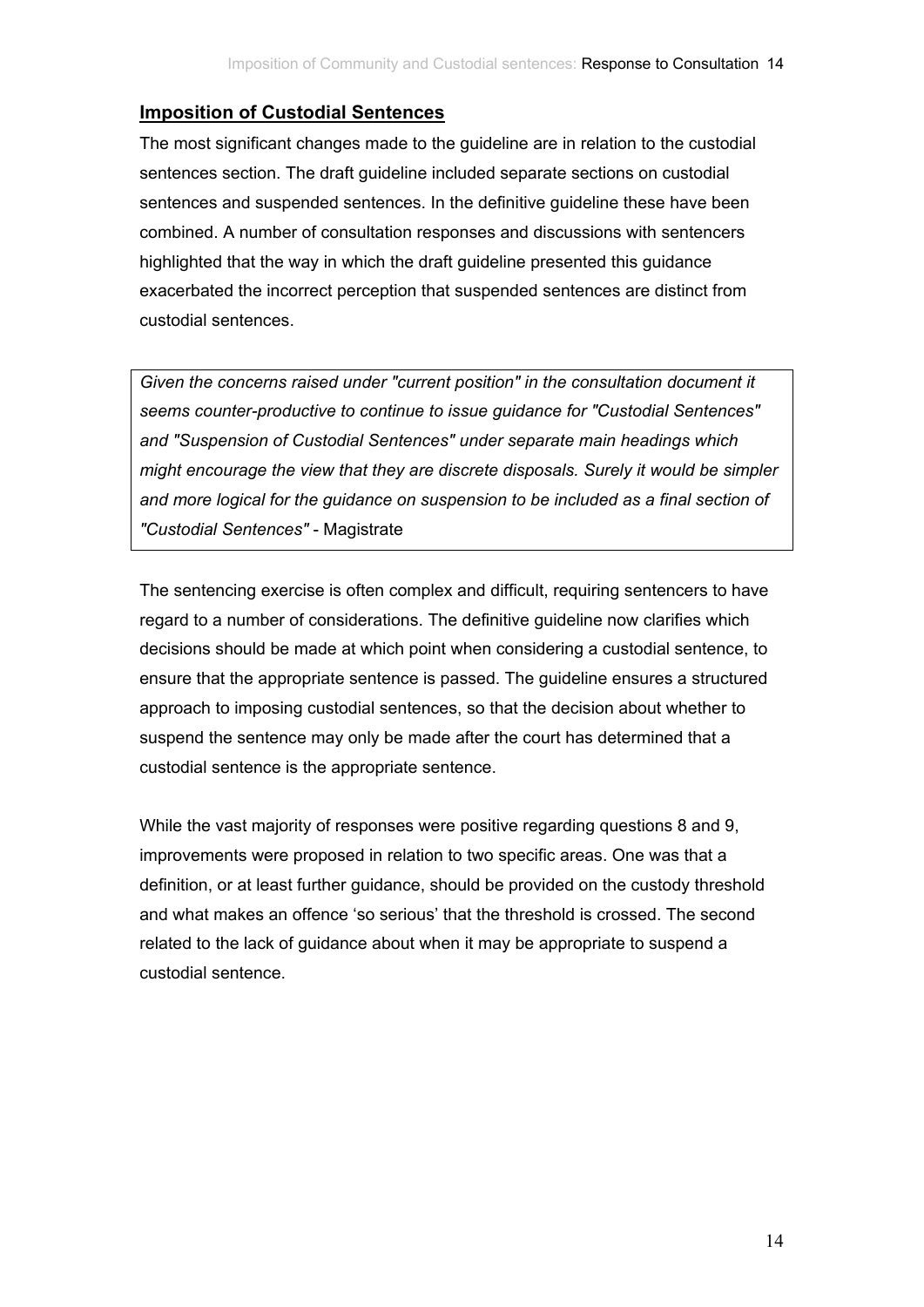### <span id="page-14-0"></span>The Custody Threshold

In response to the first point, the Council has clarified in the definitive guideline that there is no general definition of the custody threshold. The legislative provisions for the custody threshold are contained within Section 152(2) Criminal Justice Act 2003 which provides:

*"The court must not pass a custodial sentence unless it is of the opinion that the offence, or the combination of the offence and one or more offences associated with it, was so serious that neither a fine alone nor a community sentence can be justified for the offence."* 

The vast variation in offence types and factors which affect seriousness mean it is not possible to provide one general definition of the custody threshold. The Council is clear that offence-specific guidelines are the appropriate place to provide guidance on relevant considerations in assessing offence seriousness and when a custodial offence may be appropriate. The following guidance is now included in the definitive guideline where the question is posed as to whether the custody threshold has been crossed:

*'There is no general definition of where the custody threshold lies. The circumstances of the individual offence and the factors assessed by offence specific guidelines will determine whether an offence is 'so serious that neither a fine alone nor a community sentence can be justified.'* 

Some respondents also requested that the guideline specify which factors should be considered in assessing offence seriousness. As already stated, offence-specific guidelines assess seriousness, but the definitive guideline includes a summary of other factors which should be considered where no offence-specific guideline is available. These include previous convictions, which are also taken into account in assessing seriousness in offence-specific guidelines, and addresses a point raised by a number of respondents that individual offences may not appear serious, but previous offending by an offender may increase seriousness:

*'However, there is a gaping hole here. One of the main drivers of custodial sentencing is escalation and totality of offending (the depth of the offenders previous record for like offences), but the individual offence taken in isolation would not cross the custody threshold. The typical example is theft (shoplifting in particular) where individual instances of theft may be under £100, but the offender is prolific. In such cases, although somewhat subjective, the bench is often given little choice but to opt for immediate custody*.' – Magistrate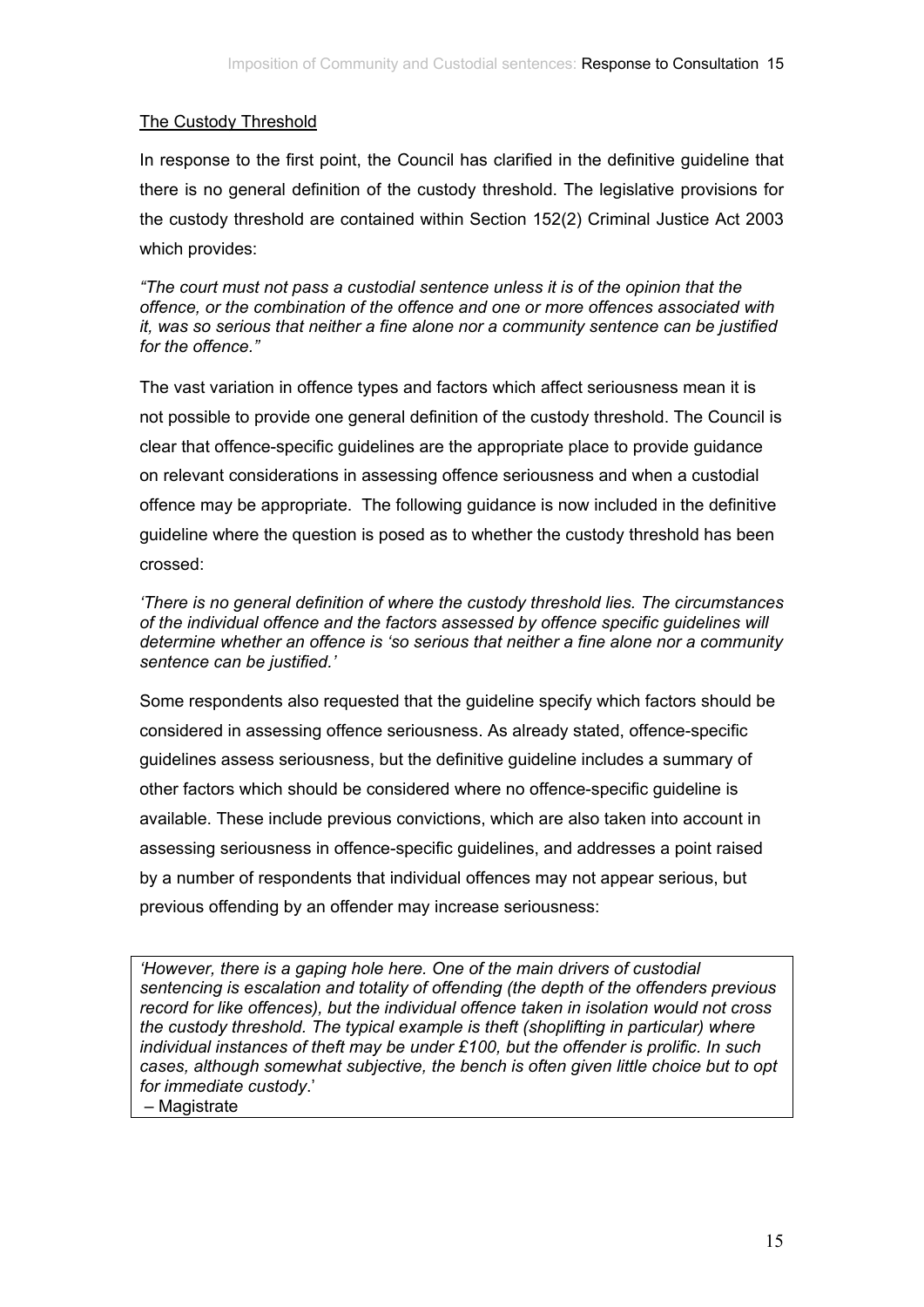Imposition of Community and Custodial sentences: Response to Consultation 16 The guideline now includes the following guidance, which confirms that previous offending is a factor relevant to the assessment of seriousness:

*'Where no offence specific guideline is available to determine seriousness, the harm caused by the offence, the culpability of the offender and any previous convictions will be relevant to the assessment.'* 

The custody threshold section now makes it clear that it is offence seriousness which determines whether the custody threshold is passed. The guideline then requires a consideration of whether custody is unavoidable, even where the threshold is passed.

The draft guideline stated that the question of whether or not custody was unavoidable centred on whether the aims of sentencing (in particular punishment, rehabilitation and protection of the public) could be achieved by a non-custodial sentence, in light of offender mitigation. However, the Council has reconsidered which factors should be relevant to the question of whether custody is unavoidable. The Council is clear that this requires a consideration of whether any other sentence could achieve the aims of sentencing. The draft guideline also referred to offender mitigation as being relevant to the assessment of whether custody is unavoidable. Following consultation, the Council has removed offender mitigation from this assessment in the definitive guideline, as it considers that offender mitigation is more relevant to the question of whether or not the sentence can be suspended. The other factor relevant to the assessment of whether custody is unavoidable relates only to offenders on the cusp of custody, where imprisonment should not be imposed where there would be an impact on dependants which would make a custodial sentence disproportionate. This is not offender mitigation, but a legal principle established in the case of  $R$   $\vee$  Petherick<sup>3</sup> to which the court is required to have regard. The guideline makes it clear that this principle only applies in cases where an offender is on the cusp of custody and that in such cases it is only relevant where the impact of custody would be disproportionate. Some respondents questioned what should be considered to assess whether the impact would be disproportionate. The definitive guideline now clarifies that where this applies the relevant consideration is whether a custodial sentence is a proportionate way to achieve the aims of sentencing, as provided by s142 Criminal Justice Act 2003.

1

<sup>3</sup> *R v Petherick* [2012] EWCA Crim 2214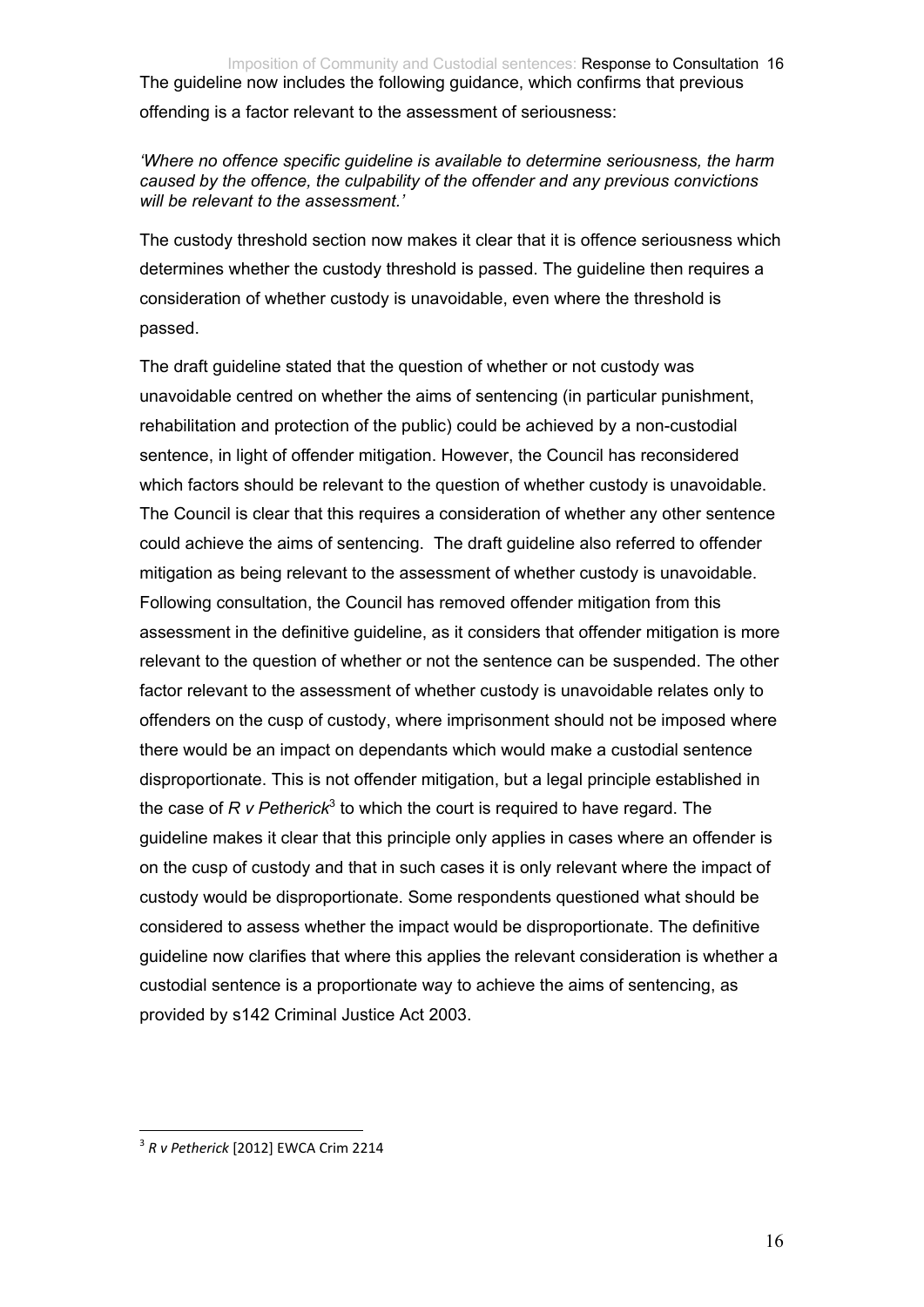#### <span id="page-16-0"></span>Factors relevant to suspending a custodial sentence

A further significant point raised in responses related to the question of which factors are relevant to determining whether a sentence can be suspended. A number of respondents called for the definitive guideline to set out factors which are relevant to the decision to suspend.

*'The guidance says that a suspended sentence can only be imposed when the custody threshold has been passed AND that a custodial sentence is "unavoidable". The test for whether prison is "unavoidable" already encompasses personal mitigation and impact on dependants. It is to be noted that no distinction is made between personal mitigation which affects the seriousness of the offence and that which is completely external to seriousness [such as the offender having a terminal illness]. The intention appears therefore to be that all personal mitigation is to be taken into account in deciding if the sentence is unavoidable. So if, having considered all the defendant's personal mitigation and the impact it would have on his dependants to send him to prison, the judge thinks that prison is unavoidable, it is difficult to imagine what further factors would then allow the judge to nevertheless suspend the sentence. The Guideline is silent on what those factors would be*.' - Crown Prosecution Service

The Council agreed that this omission should be addressed. It analysed the findings from discussion forums held with sentencers and probation staff in the development of the breach guideline, and the discussions with sentencers regarding the draft imposition guideline, to identify which factors would be relevant to a decision to suspend a custodial sentence. The definitive guideline now includes a requirement to make an assessment of which factors should influence the decision to suspend a custodial sentence, weighing the following:

Factors indicating that it would not be appropriate to suspend a custodial sentence:

- Offender presents a risk/danger to the public
- Appropriate punishment can only be achieved by immediate custody
- History of poor compliance with court orders

Factors indicating that it may be appropriate to suspend a custodial sentence:

- Realistic prospect of rehabilitation
- Strong personal mitigation
- Immediate custody will result in significant harmful impact upon others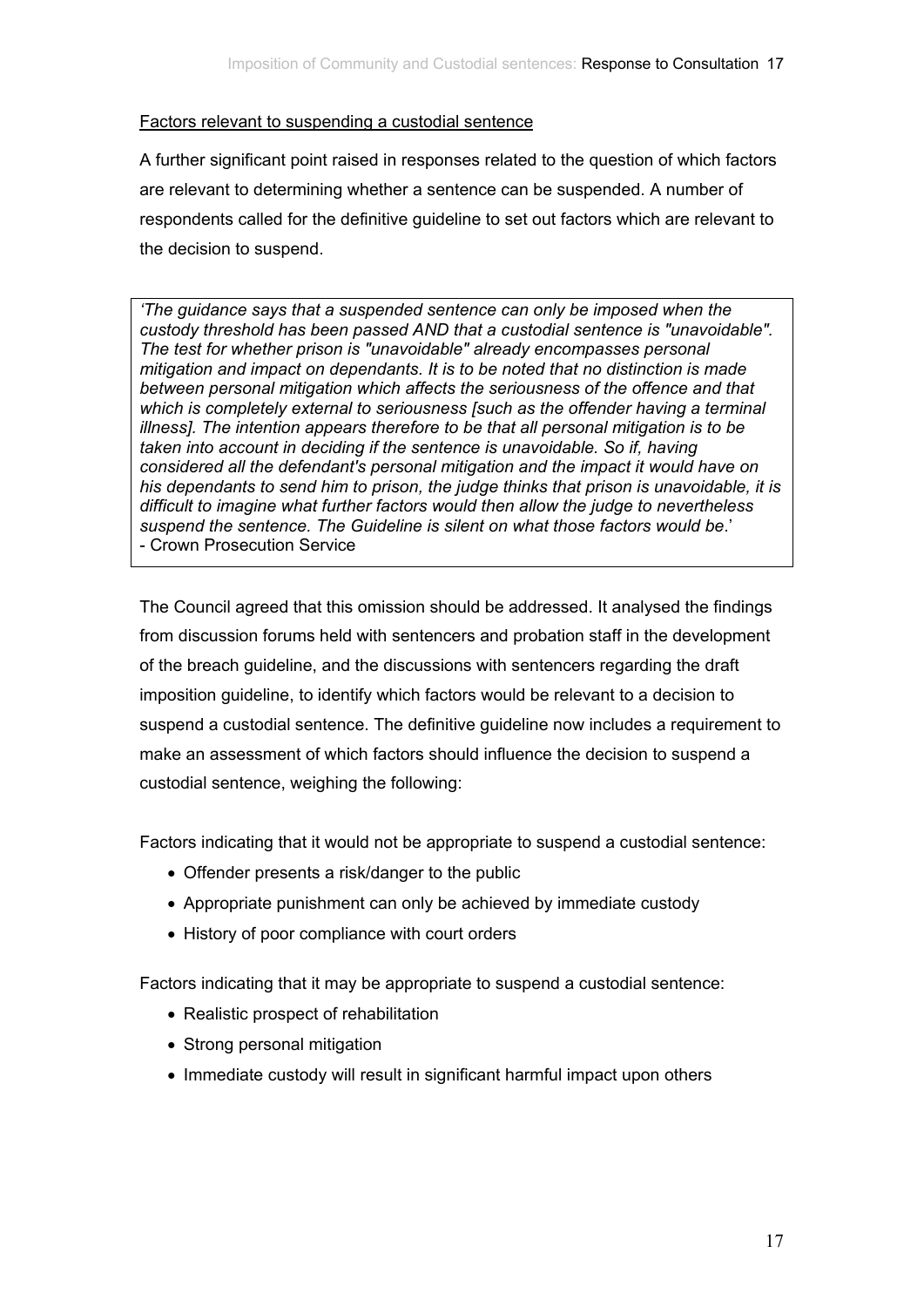## <span id="page-17-0"></span>**Flowchart**

Question 6 of the consultation sought views on a flowchart for imposition of a community order, asking for views on the structure and content of the flowchart for imposition of community orders and for any additional information respondents believed should be included. Ninety-four per cent of respondents agreed that the flowchart was useful, but some questioned the absence of a flowchart for custodial sentences:

*'We believe the flowchart is good for Community Orders but note the absence of a similar flowchart for Custodial Sentences. As this is a combined guideline for Community and Custody we would have preferred a combined flowchart'*  – Sussex Probation group

Other respondents agreed, requesting a more comprehensive flowchart incorporating relevant general principles to ensure a full and comprehensive structured sentencing exercise. Given the Council's decision to combine the two sections of the guideline dealing with custodial sentences, it decided that a new, combined flowchart, setting out the sentencing decision process and covering both community orders and custodial sentences should replace the single flowchart on community orders in the draft guideline. The flowchart highlights the important aspects of the narrative content of the guideline to prompt appropriate decision making. This is intended to serve as a useful tool for sentencers and ensure that the appropriate considerations are made in the sentencing exercise.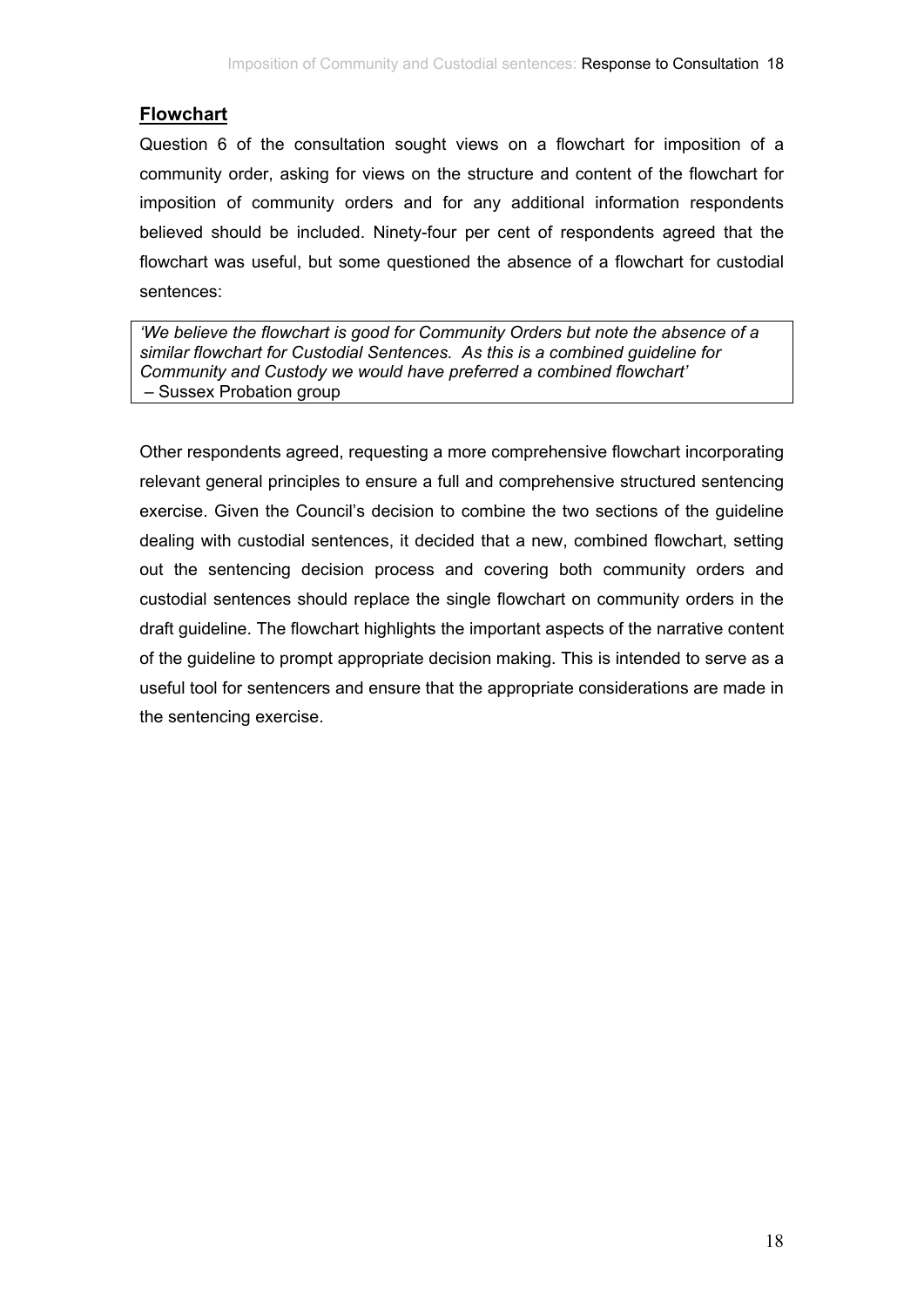## <span id="page-18-0"></span>**Conclusion and Next Steps**

The consultation has been an important part of the Council's consideration of this guideline. Responses received from a variety of sources have informed changes made to the definitive guideline.

The definitive guideline will apply to all individual offenders aged 18 and older and organisations who are sentenced on or after 1 February 2017, regardless of the date of the offence.

Throughout the development of the guideline the equality impacts of the guideline have been fully considered. The Council particularly considered this in relation to inclusion in the guideline of the legal principle established in the case of *R v Petherick* that imprisonment should not be imposed where there would be a disproportionate impact on dependants. The Council considered submissions that statistically this could apply to females more than males, as they are more likely to be primary carers. However, the Council considers that the important principle of avoiding a disproportionate impact on dependants, which is already established by case law and applies regardless of the sex of the offender, justifies any perceived disadvantage to males.

Following the implementation of the definitive guideline, the Council will monitor the impact of the guideline.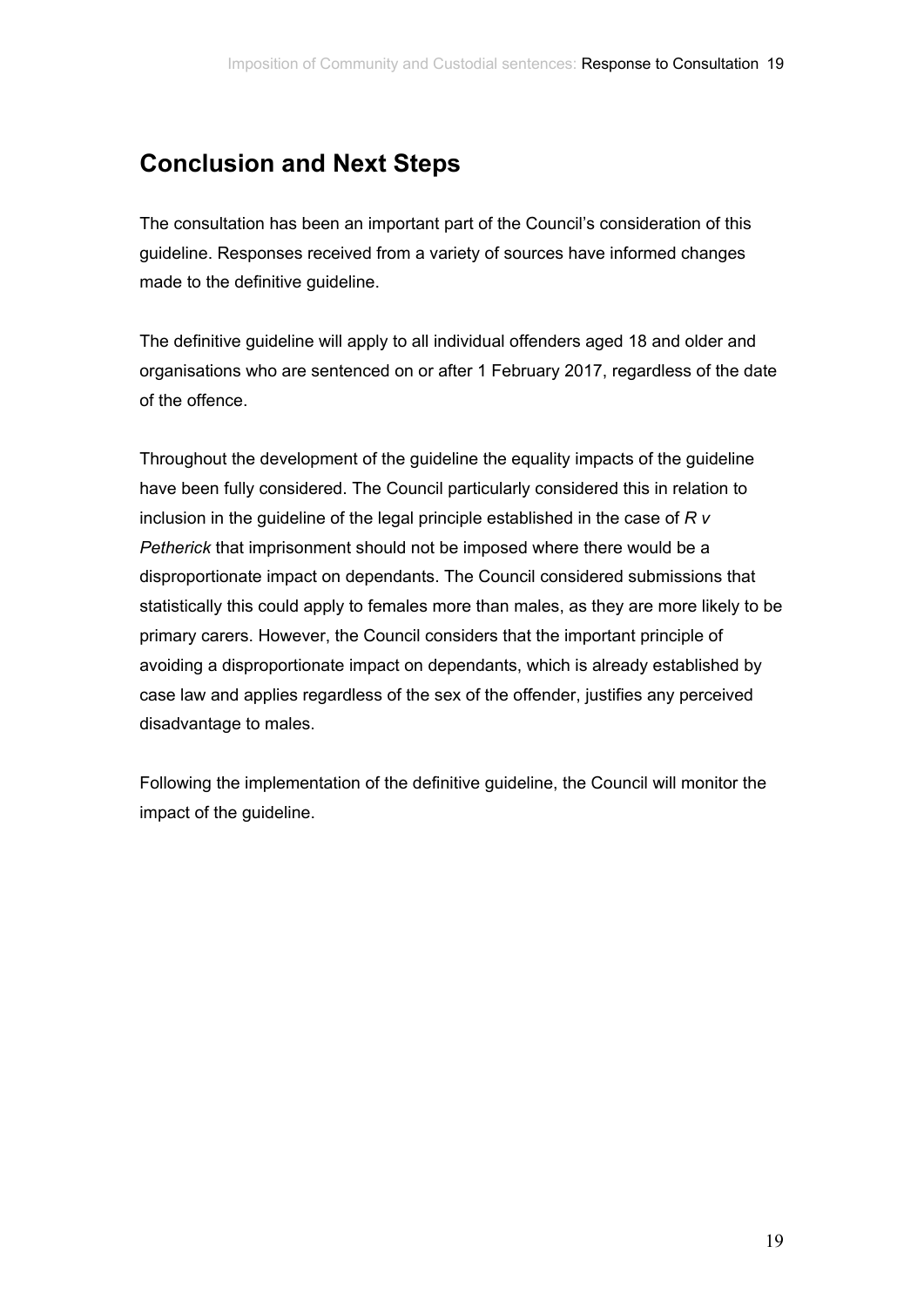## <span id="page-19-0"></span>**Annex A – List of consultation questions:**

**Question 1:** Do you agree with the general principles for community orders? Please highlight any additional principles you believe should be included. **Question 2:** Is the guidance on how to identify the level of community order clear? Please highlight any additional information you believe should be included.

**Question 3:** Is the list of requirements clear and comprehensive? Please highlight any additional information you believe should be included.

**Question 4:** Are the specific considerations to be made when determining requirements of a community order clear and comprehensive? Please highlight any additional information you believe should be included.

**Question 5:** Is the guidance on pre-sentence reports and electronic monitoring clear and comprehensive? Please highlight any additional information you believe should be included.

**Question 6:** Do you agree with the structure and content of the flowchart for imposition of community orders? Please give your reasons if you do not agree and/or highlight any additional information you believe should be included. **Question 7:** Do you agree with the overall proposed guidance on imposition of community orders? Please give your reasons if you do not agree and/or highlight any additional information you believe should be included.

**Question 8:** Do you agree with the approach to imposing custodial sentences? Please give your reasons if you do not agree and/or highlight any additional information you believe should be included in this section of the guidance.

**Question 9:** Do you agree with the approach to suspending custodial sentences? Please give your reasons if you do not agree and/or highlight any additional information you believe should be included in this section of the guidance.

**Question 10:** Do you agree with the overall proposed guidance on imposition of community and custodial sentences? Please give your reasons if you do not agree and/or highlight any additional information you believe should be included.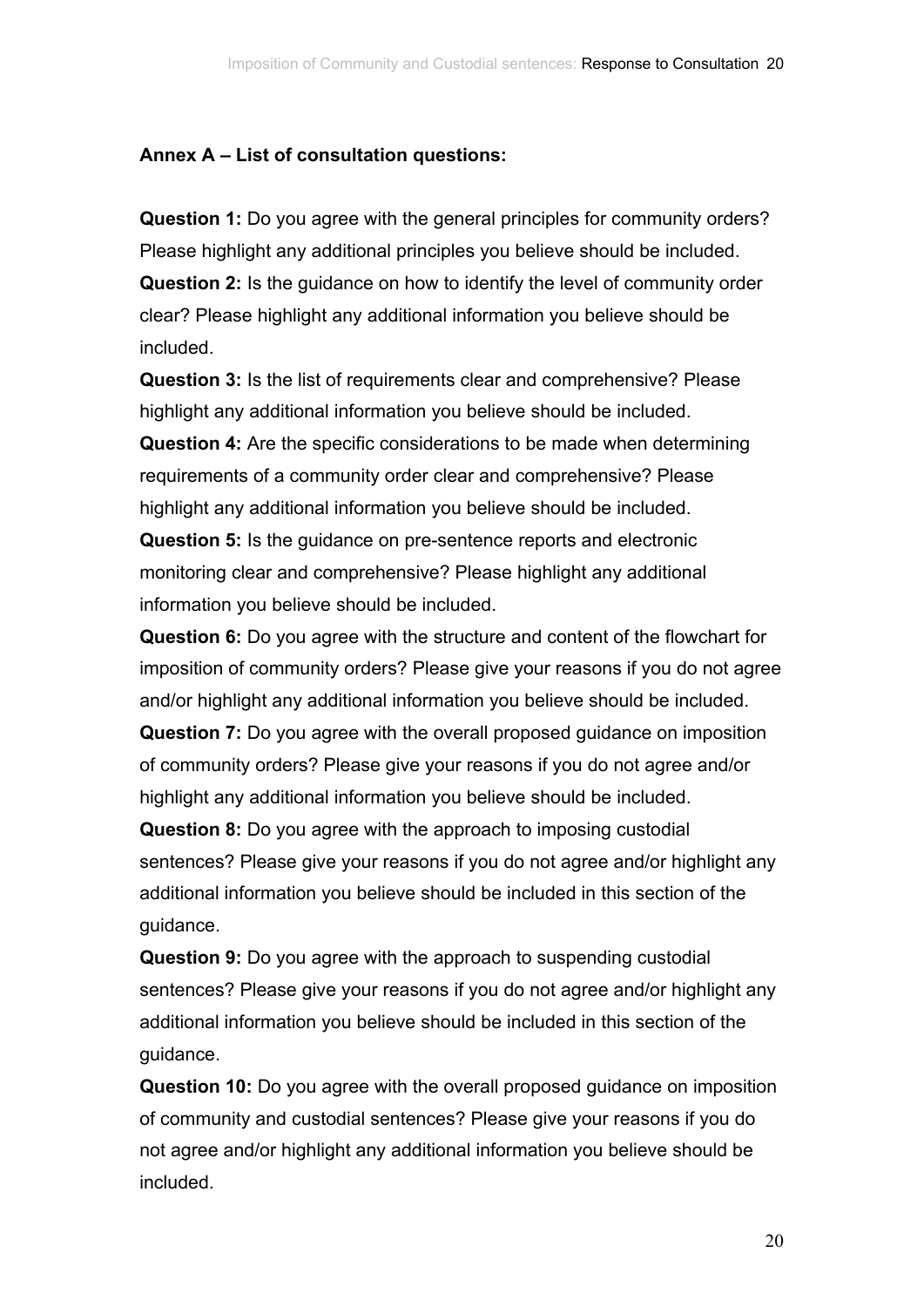#### <span id="page-20-0"></span>**Annex B – List of respondents:**

Academic response: *Professor Andrew Ashworth, University of Oxford Dr. Antje du Bois-Pedain, University of Cambridge Lyndon Harris, University of Oxford Professor Mike Hough, Birkbeck, University London Dr. Jessica Jacobson, Birkbeck, University of London Dr. Carly Lightowlers, University of Leeds Professor Allan Manson, Queen's University, Canada Nicky Padfield, University of Cambridge Professor Elaine Player, King's College, University of London Dr. Hannah Quirk, University of Manchester Dr. Findlay Stark, University of Cambridge* Agenda Julia Aisbitt Martin Alderman Rob Allen Derek Allsop Chris Anderton Anne Arnold ARW Rosemary Ashford Amelia Ashton Deborah Backhaus John Baker Ian Balmer Dominique Baptiste Janine Barber Derrick Barlow Roy Barnes Sarah Barney Mark Bate Lindsey Beard Terry Begent Andrew Bell Kevin Bettles Robert Birch Black Country Bench Judith Blackman John Blair-Gould

Neil Blues JP Bradford and Keighley *Bench* Teresa Brooke Susan Bruckel Robert Caccavale Michael Cadman Claire Cain Gerard Canavan Rosemary Carawan Trevor Cass Sara Cator Central and South West *Staffordshire Bench* Mrs Gloria Chambers Stuart Chittenden Bob Cinnamon Errol Clancy Anthony Clark A Clarke Phillip Clarkson Richard Coats Elizabeth Collison John Cooper A-M Cousins Criminal Bar Association Criminal Law Review Criminal Sub-Committee of *the Council of HM Circuit Judges* P Crook Crown Prosecution Service Jacquie Dabnor Bob Dale Alison Davies Karen Davies Christine Dawson Peter Dawson Lynne Dean Vanna Derosas Alan Donovan Geoff Dyett Joyce Emson Rhiannon England Aimée Blattmann Esswood Jenny Farmer Alexia Fetherstonhaugh Carole Findlay Andrew Fletcher Frank Fletcher Gillian Fogg Michael Ford Peter Forster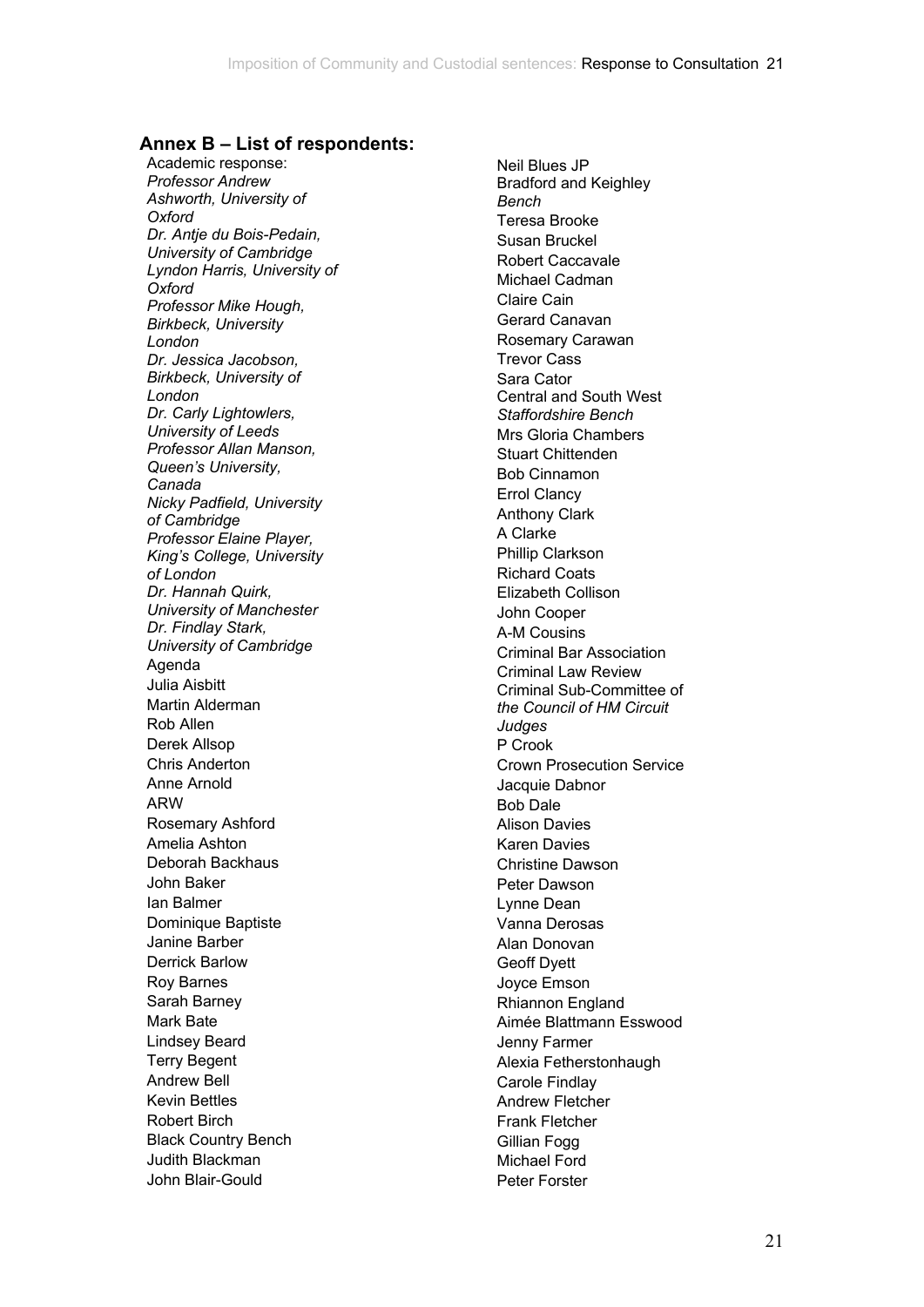Margaret Fraser Mike Freeman Gill Fryzer Bryan Gallagher Paul Gane Sarah Garwood Debbie Gibbs David F Gilbert Andrew Gill Dawn Girling Sherry Gladwin Alan Golding BA David Goodman Pamela Gordon Frances Griffiths Grimsby Cleethorpes *Bench* Richard Hannay John Harrison S Hays Dr K Hester Hill Malcolm Hogarth Nick Holt-Kentwell Howard League for Penal *Reform* Dr Judy Hultgren Professor Peter *Hungerford-Welch* Julia Hurrell Richard Hutchings Kath Ireland Malcolm Jarrett Susan Jeffs Tania Johnson Alan Jones Bryn Jones Dr Rachael Jones Stephen Jones Feridun Kadir Kelly Penny Kingham Tim Knight Gina Lane The Law Society **LCCSA** Janice Leach David Leathart Edward Leniston Russell Lester Gael Lewis John Lewis Rachel Lipscomb Keith Livesey Philip Lombard

David Longmore Paul Longshaw Derek Lott John Low Jim Ludlam MBE Gareth Luke Malcolm J Maclean Magistrates' Association G L Martin James Robin Mather Ian Mathison Rod Mayall Alison McBrayne Emma McCabe Kevin McCallum Lucy McKane Doug McNicholas Connor Michaels Michael C Milne Peter Moore Mrs Ann Morecraft Dr Peter Morgan Trevor Morgan Paul Moseley Nicholas Moss Tim Mullins Harvey Nash Jerry Noble Dr Nancy North Alex Osler Nicky Padfield Tony Palmer Anne Marie Parker Tarun Patel Geoff Paul Liz Payne Kerry Pepperell John Perera John Pickersgill Maria Pitt Alison Pocock Eifion Pomeroy Ian Potter Gary Price Kathy Pye Quaker Peace & Social *Witness Crime, Community and Justice Sub-Committee* Paul Rabbeth Michele Reeves Eddie Reilly Barbara Richardson Jane Richardson Juliet Rix Sarah Roberts